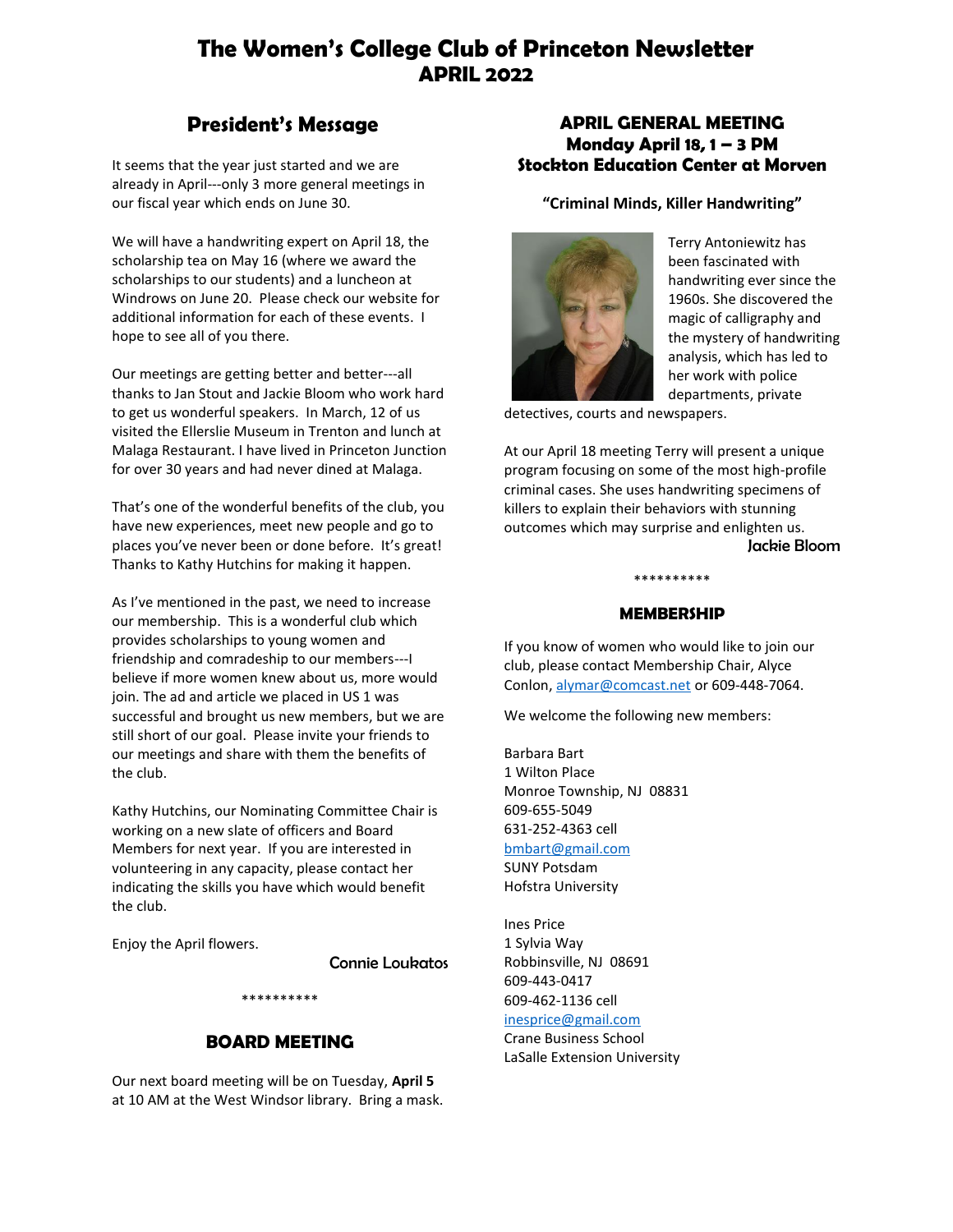Florence Deetjen 14 Indian Run Road Princeton Junction, NJ 08550 609-306-3753 cell [RMF1001@gmail.com](mailto:RMF1001@gmail.com) Queens College Rider University

\*\*\*\*\*\*\*\*\*\*

### **LUNCHING OUT GROUP**

We will be meeting for lunch at **Brick Farm Tavern on Friday, April 22 at noon**. Please let Bonnie Larson know if you will be attending the luncheon so that she can make a reservation.

If you would like to carpool, let Bonnie know and she will try to arrange it. Guests are welcome.

If you would like to join the group, please contact Bonnie Larson[, bonniejlarson63@comcast.net](mailto:bonniejlarson63@comcast.net) or 609-655-2663.

\*\*\*\*\*\*\*\*\*\*

#### **BOOK DISCUSSION**

The book group is meeting on Friday, **April 29** at 1 PM. The book we are reading is *Last Bus to Wisdom* by Ivan Doig. Bonnie Larson has copies which the group is able to borrow.

The group will be meeting at Windrows, The Barnhart room on the lower level, next to the bank. Bring your drink with you. All members are welcome to join this group.

If you would like to join the group, please contact Bonnie Larson[, bonniejlarson63@comcast.net](mailto:bonniejlarson63@comcast.net) or 609-655-2663.

#### \*\*\*\*\*\*\*\*\*\*

#### **WALKING GROUP**

When: **Friday April 1**, 10 AM Where: Village Park, Lawrenceville

We'll walk part of the Lawrence Hopewell Trail starting from the parking lot in Village Park off Yeger Rd. Please let Jan Stout know if you can join us, 609-475-5649.

#### **TRIP GROUP**

Saddle up, ladies, we are going to Clinton on Friday, **April 29th.**

We will visit the Hunterdon County Art Museum, a former gristmill, explore the Red Mill Museum Village and shop the boutiques and small shops that line the main street. There are many lunch options including the Clinton House. We will again carpool from Kathy Hutchins' house, leaving at 9:30. Please let her know, 609-430-1565, if you are interested in this trip.

#### **NEW MEMBER TEA**

\*\*\*\*\*\*\*\*\*\*

On Tuesday, **April 26** at 3 PM, there will be a new member tea at Connie Loukatos' home, 31 Brians Circle, Princeton Junction. Both new and old members are invited to attend to find out more about our club.

### **MEMBER SPOTLIGHT**

\*\*\*\*\*\*\*\*\*\*

This month we are highlighting our former president and current trip chair, **Kathy Hutchins.**

Kathy joined the Women's College Club in 2004, the year she moved to Princeton, from Massachusetts. In March her friend Mary Ann was visiting from Massachusetts. Kathy saw an ad in Town Topics for a trip to the Mercer Museum in Doylestown. Mary Ann and



Kathy met the group going to the Mercer Museum in the parking lot of what is now Walgreens. There they were - Gerry Bowers, Alice Bianno, Marge White, Mary Lincoln, Patty O'Connell, and Barbara Johnson. She had no idea where Doylestown was so Gerry Bowers volunteered to go with them. She and Mary Ann were both serious Presbyterians and had so much to talk about that they got lost and arrived late to the Mercer Museum.